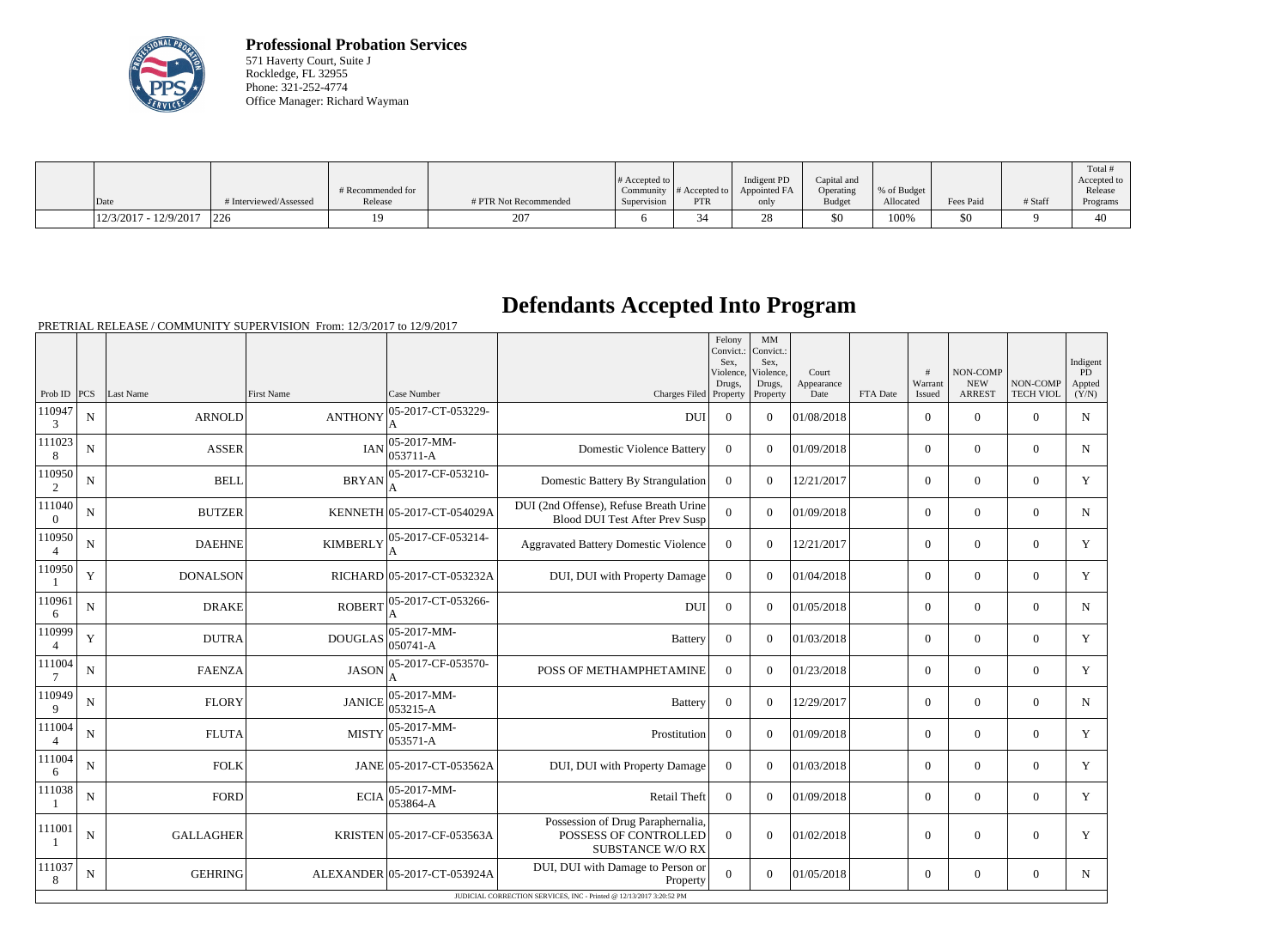## **Defendants Accepted Into Program**

PRETRIAL RELEASE / COMMUNITY SUPERVISION From: 12/3/2017 to 12/9/2017

|                          |             |                   |                   |                                                                           |                                                                                                                                                 | Felony<br>Convict.: | $\mathbf{M}\mathbf{M}$<br>Convict.: |                    |          |                   |                             |                              |                 |
|--------------------------|-------------|-------------------|-------------------|---------------------------------------------------------------------------|-------------------------------------------------------------------------------------------------------------------------------------------------|---------------------|-------------------------------------|--------------------|----------|-------------------|-----------------------------|------------------------------|-----------------|
|                          |             |                   |                   |                                                                           |                                                                                                                                                 | Sex,<br>Violence,   | Sex,<br>Violence,                   | Court              |          |                   | NON-COMP                    |                              | Indigent<br>PD  |
| Prob ID                  | PCS         | Last Name         | <b>First Name</b> | Case Number                                                               | Charges Filed                                                                                                                                   | Drugs,<br>Property  | Drugs,<br>Property                  | Appearance<br>Date | FTA Date | Warrant<br>Issued | <b>NEW</b><br><b>ARREST</b> | NON-COMP<br><b>TECH VIOL</b> | Appted<br>(Y/N) |
| 111038<br>3              | ${\bf N}$   | <b>HARDIE</b>     | <b>BETHANY</b>    | 05-2017-MM-<br>053948-A                                                   | Possession of Drug Paraphernalia                                                                                                                | $\overline{0}$      | $\theta$                            | 01/05/2018         |          | $\overline{0}$    | $\theta$                    | $\Omega$                     | $\mathbf Y$     |
| 110979<br>9              | $\mathbf Y$ | <b>HELSEL</b>     | <b>JACLYN</b>     | 05-2006-CF-017478-                                                        | VOP REF: Aggravated Manslaughter of a<br>Child                                                                                                  | $\overline{0}$      | $\theta$                            | 01/04/2018         |          | $\boldsymbol{0}$  | $\overline{0}$              | $\overline{0}$               | Y               |
| 110968<br>2              | ${\bf N}$   | <b>HOPMAN</b>     | <b>MELISSA</b>    | 05-2017-MM-<br>053248-A                                                   | <b>Domestic Violence Battery</b>                                                                                                                | $\overline{0}$      | $\theta$                            | 01/09/2018         |          | $\overline{0}$    | $\theta$                    | $\overline{0}$               | Y               |
| 110967                   | ${\bf N}$   | HOWARD            | <b>MELISSA</b>    | 05-2017-MM-<br>053249-A                                                   | <b>Battery</b>                                                                                                                                  | $\overline{0}$      | $\Omega$                            | 01/09/2018         |          | $\overline{0}$    | $\overline{0}$              | $\overline{0}$               | $\mathbf Y$     |
| 111023<br>5              | ${\bf N}$   | <b>JACKSON</b>    | <b>ROBERT</b>     | 05-2017-MM-<br>053740-A                                                   | Trespass Structure or Conveyance                                                                                                                | $\overline{0}$      | $\theta$                            | 01/09/2018         |          | $\overline{0}$    | $\theta$                    | $\overline{0}$               | Y               |
| 111023                   | ${\bf N}$   | <b>JAGROOP</b>    | <b>DONOVAN</b>    | 05-2017-MM-<br>053701-A                                                   | <b>Domestic Violence Battery</b>                                                                                                                | $\overline{0}$      | $\theta$                            | 01/02/2018         |          | $\overline{0}$    | $\overline{0}$              | $\overline{0}$               | $\mathbf N$     |
| 110949<br>5              | $\mathbf Y$ | <b>LAMBERT</b>    |                   | SHAWN 05-2017-CF-053222A                                                  | POSSESS OF CONTROLLED<br>SUBSTANCE W/O RX, Possession of<br>Drug Paraphernalia                                                                  | $\theta$            | $\Omega$                            | 12/21/2017         |          | $\overline{0}$    | $\theta$                    | $\overline{0}$               | Y               |
| 110964<br>6              | ${\bf N}$   | <b>LANGMESSER</b> | <b>RYAN</b>       | 05-2017-MM-<br>053251A                                                    | Possession of less than 20 grams of<br>Cannabis, Possession of Drug<br>Paraphernalia                                                            | $\overline{0}$      | $\theta$                            | 01/09/2018         |          | $\theta$          | $\overline{0}$              | $\overline{0}$               | Y               |
| 110990<br>2              | $\mathbf N$ | LORD              | <b>KENNETH</b>    | 05-2017-MM-<br>050913-A                                                   | Possession of Drug Paraphernalia                                                                                                                | $\Omega$            | $\theta$                            | 01/05/2018         |          | $\theta$          | $\theta$                    | $\overline{0}$               | Y               |
| 111036                   | ${\bf N}$   | <b>MAILLE</b>     | <b>PETER</b>      | 05-2017-MM-<br>053885-A                                                   | <b>Domestic Violence Battery</b>                                                                                                                | $\Omega$            | $\theta$                            | 01/05/2018         |          | $\overline{0}$    | $\overline{0}$              | $\overline{0}$               | $\mathbf Y$     |
| 110967<br>$\overline{4}$ | ${\bf N}$   | <b>MATTINGLY</b>  | <b>DALE</b>       | 05-2017-MM-<br>053291-A                                                   | <b>Domestic Violence Battery</b>                                                                                                                | $\overline{0}$      | $\Omega$                            | 01/09/2018         |          | $\theta$          | $\theta$                    | $\overline{0}$               | Y               |
| 111038<br>$\overline{4}$ | ${\bf N}$   | <b>MAZZELLA</b>   | <b>CHRISTINE</b>  | 05-2017-CT-053942-                                                        | <b>DUI</b>                                                                                                                                      | $\overline{0}$      | $\theta$                            | 01/05/2018         |          | $\overline{0}$    | $\overline{0}$              | $\overline{0}$               | Y               |
| 111037<br>3              | ${\bf N}$   | <b>PARROT</b>     | <b>TIFFANY</b>    | 05-2017-CT-053868-                                                        | <b>DUI</b>                                                                                                                                      | $\overline{0}$      | $\Omega$                            | 01/03/2018         |          | $\theta$          | $\theta$                    | $\overline{0}$               | Y               |
| 110966<br>7              | ${\bf N}$   | <b>PROTUS</b>     |                   | $\text{TIMOTHY}\Big  \underset{0.500000}{\text{05-2017-MM}}}$<br>053256-A | <b>Battery</b>                                                                                                                                  | $\mathbf{0}$        | $\overline{0}$                      | 01/09/2018         |          | $\boldsymbol{0}$  | $\boldsymbol{0}$            | $\overline{0}$               | Y               |
| 111023<br>2              | ${\bf N}$   | <b>RICHARDS</b>   | PHILLIP-JAXON     | 05-2017-MM-<br>053733-A                                                   | Petit Theft                                                                                                                                     | $\overline{0}$      | $\overline{0}$                      | 01/09/2018         |          | $\overline{0}$    | $\overline{0}$              | $\overline{0}$               | Y               |
| 111041<br>8              | ${\bf N}$   | <b>RIVERA</b>     | <b>JOSE</b>       | 05-2017-MM-<br>054019-A                                                   | Battery                                                                                                                                         | $\overline{0}$      | $\overline{0}$                      | 01/05/2018         |          | $\overline{0}$    | $\overline{0}$              | $\overline{0}$               | Y               |
| 110947<br>$\overline{0}$ | ${\bf N}$   | <b>RODRIGUEZ</b>  | <b>JONATHAN</b>   | 05-2017-MM-<br>053240A                                                    | DUI, Possession of less than 20 grams of<br>Cannabis                                                                                            | $\boldsymbol{0}$    | $\theta$                            | 01/08/2018         |          | $\overline{0}$    | $\overline{0}$              | $\overline{0}$               | $\mathbf N$     |
| 110950<br>$\left($       | ${\bf N}$   | <b>ROSENTHAL</b>  | <b>JUDITH</b>     | 05-2017-CT-053218-                                                        | Driving While License Susp/Cancel/Rev -<br>1st Offense                                                                                          | $\overline{0}$      | $\overline{0}$                      | 01/04/2018         |          | $\overline{0}$    | $\overline{0}$              | $\overline{0}$               | Y               |
| 111040                   | ${\bf N}$   | SHELASKSKIY       | <b>ARTEM</b>      | 05-2017-MM-<br>054023-A                                                   | Resisting Officer without Violence                                                                                                              | $\overline{0}$      | $\overline{0}$                      | 01/11/2018         |          | $\overline{0}$    | $\overline{0}$              | $\overline{0}$               | $\mathbf N$     |
| 110982<br>$\mathfrak{D}$ | $\mathbf Y$ | <b>SINGH</b>      |                   | TEVIN 05-2015-CF-026609A                                                  | ARMED BURG DWELL W/FIREARM,<br>ROBBERY W/FIREARM (2 CTS.), AGG<br>BATT W/FA INFLICT GREAT BODILY<br>HARM, AGG BATTERY W/DEAD<br>WEAPON (2 CTS.) | $\overline{0}$      | $\boldsymbol{0}$                    | 01/17/2018         |          | $\overline{0}$    | $\boldsymbol{0}$            | $\overline{0}$               | $\mathbf N$     |
| 111037<br>5              | ${\bf N}$   | <b>THOMPSON</b>   | <b>ELISSA</b>     | 05-2017-MM-<br>053871-A                                                   | <b>Domestic Violence Battery</b>                                                                                                                | $\overline{0}$      | $\boldsymbol{0}$                    | 01/09/2018         |          | $\boldsymbol{0}$  | $\overline{0}$              | $\overline{0}$               | Y               |
|                          |             |                   |                   |                                                                           | JUDICIAL CORRECTION SERVICES, INC - Printed @ 12/13/2017 3:20:52 PM                                                                             |                     |                                     |                    |          |                   |                             |                              |                 |